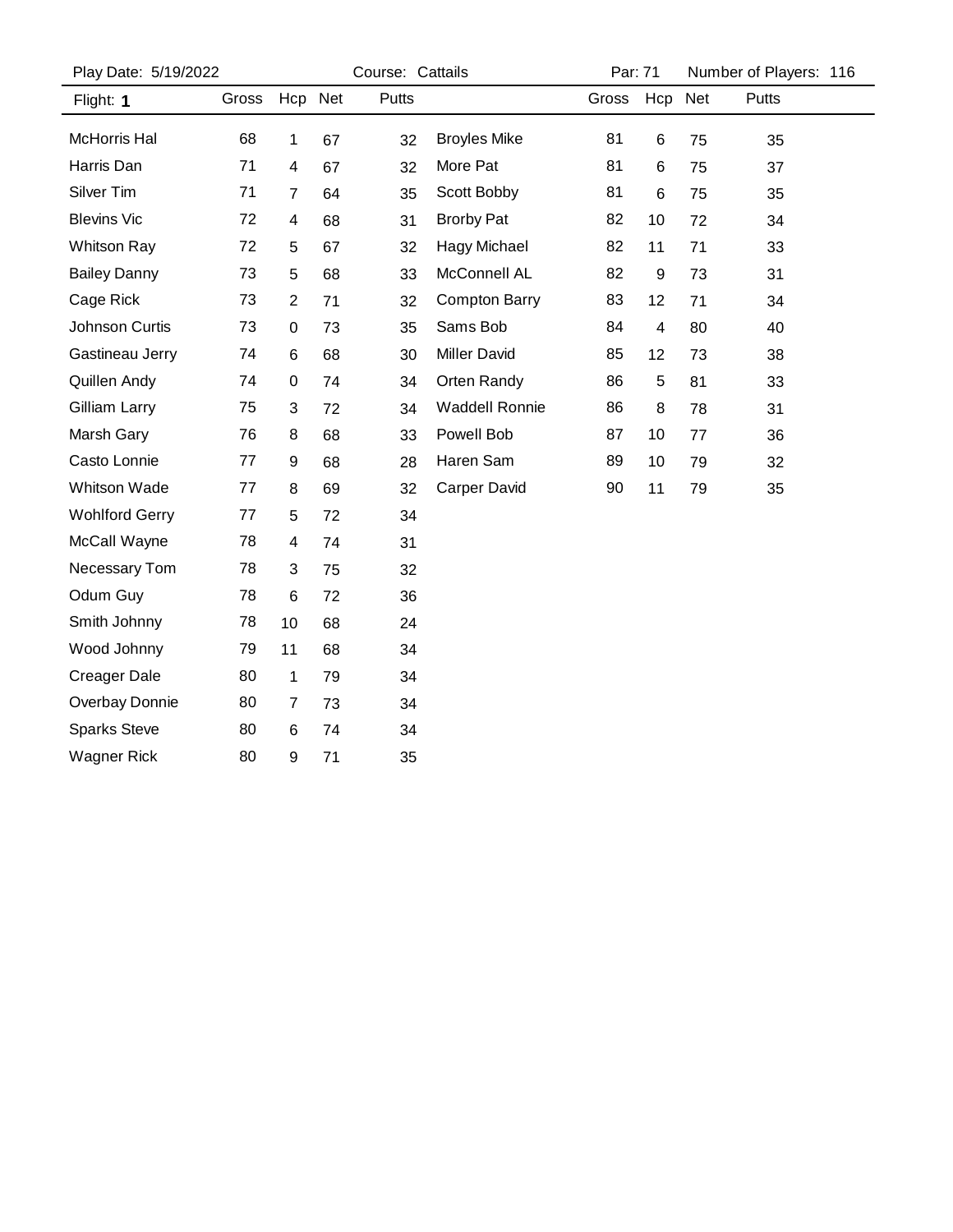| Play Date: 5/19/2022    |       | Course: Cattails |    |       | Par: 71                |       |         | Number of Players: 116 |       |
|-------------------------|-------|------------------|----|-------|------------------------|-------|---------|------------------------|-------|
| Flight: 2               | Gross | Hcp Net          |    | Putts |                        | Gross | Hcp Net |                        | Putts |
| <b>Bell Larry</b>       | 81    | 15               | 66 | 32    | Huber Ja Dee           | 91    | 14      | 77                     | 32    |
| <b>Shaffer Dwight</b>   | 81    | 17               | 64 | 32    | Losito Mark            | 91    | 19      | 72                     | 32    |
| <b>White Steve</b>      | 81    | 16               | 65 | 33    | Archer John            | 92    | 14      | 78                     | 35    |
| <b>Peters Mark</b>      | 82    | 16               | 66 | 33    | Larson Gary            | 92    | 18      | 74                     | 36    |
| Hogan John              | 83    | 15               | 68 | 31    | Stinson Doug           | 92    | 14      | 78                     | 36    |
| Hopson Sam              | 83    | 16               | 67 | 30    | Humphreys Eddie        | 93    | 18      | 75                     | 38    |
| Kishbaugh Bill          | 83    | 15               | 68 | 32    | Johnson Ken            | 93    | 18      | 75                     | 37    |
| Carey Rod               | 84    | 18               | 66 | 32    | McGee Wayne            | 93    | 17      | 76                     | 34    |
| Presnell Ray            | 84    | 13               | 71 | 32    | <b>Bradshaw Carl</b>   | 94    | 19      | 75                     | 36    |
| Price Ted               | 84    | 16               | 68 | 33    | <b>Garnett Charlie</b> | 95    | 13      | 82                     | 37    |
| McKissick Bob           | 86    | 17               | 69 | 34    | Gould Dan              | 95    | 15      | 80                     | 36    |
| Olszta Ken              | 86    | 14               | 72 | 33    | <b>Higgins Mike</b>    | 95    | 15      | 80                     | 38    |
| Johnson Don             | 87    | 15               | 72 | 35    | Loos Marshall          | 95    | 18      | 77                     | 35    |
| Martha Mike             | 88    | 19               | 69 | 35    | Swift Gary             | 95    | 16      | 79                     | 32    |
| Snodgrass Herbert       | 88    | 18               | 70 | 31    | Dunlap Wayne           | 96    | 19      | 77                     | 42    |
| Stamm John              | 88    | 15               | 73 | 36    | Lush Greg              | 97    | 19      | 78                     | 32    |
| Marsh Kent              | 89    | 13               | 76 | 35    | <b>Sliger David</b>    | 106   | 18      | 88                     | 33    |
| <b>McCurry Gary</b>     | 89    | 17               | 72 | 35    |                        |       |         |                        |       |
| <b>Andrews Clifford</b> | 90    | 15               | 75 | 33    |                        |       |         |                        |       |
| <b>Clark Mack</b>       | 90    | 18               | 72 | 39    |                        |       |         |                        |       |
| <b>Baker Dennis</b>     | 91    | 19               | 72 | 34    |                        |       |         |                        |       |
| <b>Bancroft Bob</b>     | 91    | 22               | 69 | 36    |                        |       |         |                        |       |
| <b>Bishop Glenn</b>     | 91    | 17               | 74 | 29    |                        |       |         |                        |       |
| Campbell David          | 91    | 18               | 73 | 39    |                        |       |         |                        |       |
|                         |       |                  |    |       |                        |       |         |                        |       |